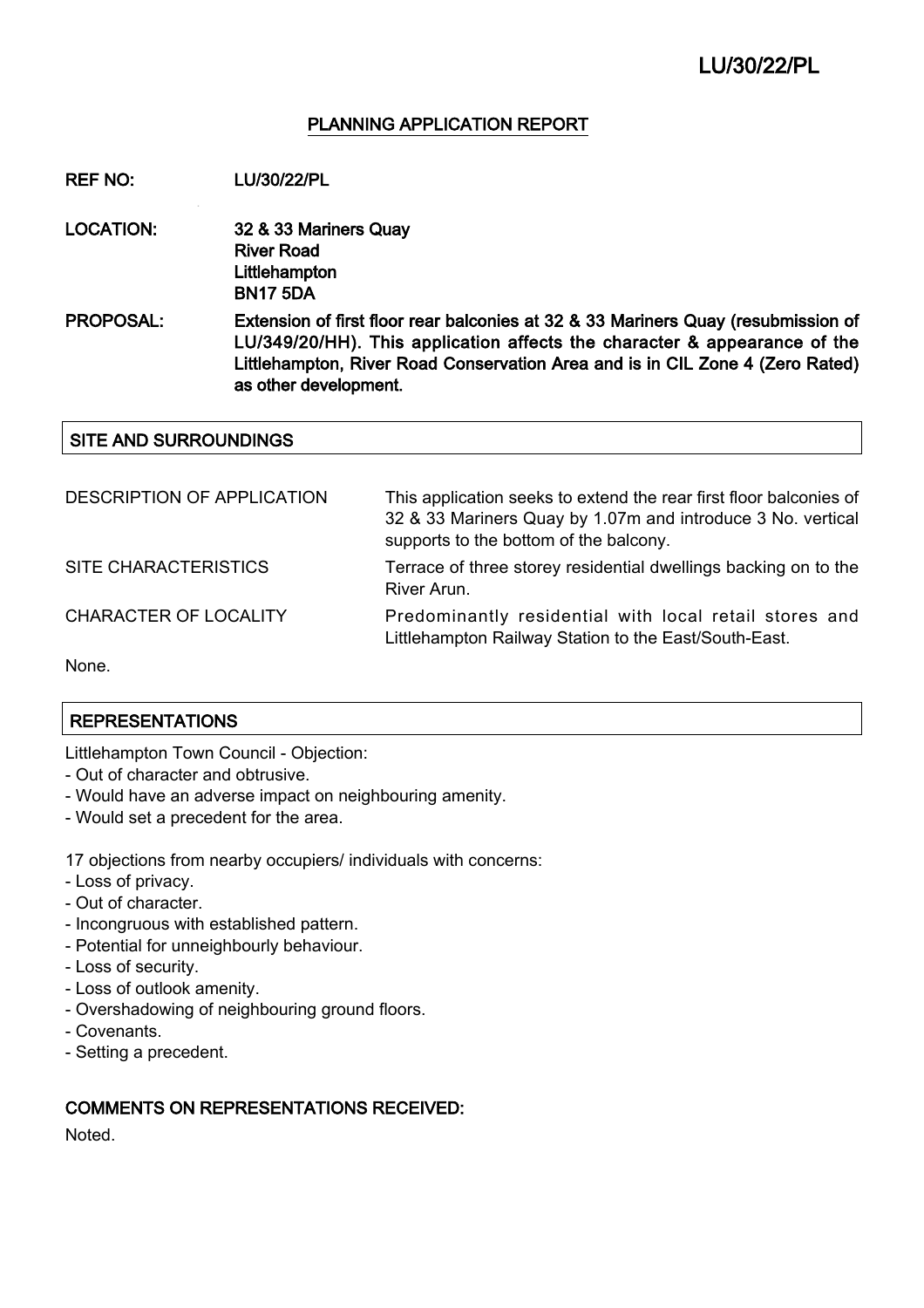# **CONSULTATIONS**

## CONSULTATION RESPONSES RECEIVED:

Conservation Area Advisory Committee (CAAP) - Objection:

- Severely detract from the established proportions of the terrace.
- Vertical supports are incongruous with the terrace.
- Timber cladding is not a material in keeping with the terrace.
- Will set a precedent that furthers the issues raised.

- Not compliant with relevant paragraphs of the NPPF or Arun Local Plan Policies regarding Heritage Assets.

Arun Conservation Officer:

The proposal is such that the impact can be described as causing less than substantial harm in accordance with paragraph 202 of the NPPF (2021). The level of harm is considered to be on the lower end of the scale.

The public benefits that the development may achieve must be weighed against the less than substantial harm.

# POLICY CONTEXT

Designation applicable to site: Conservation Area (Littlehampton: River Road). Built-Up Area Boundary.

DEVELOPMENT PLAN POLICIES

[Arun Local Plan 2011 - 2031:](https://www.arun.gov.uk/adopted-local-plan)

|                                                | DDM4             | D DM4 Extensions&alter to exist builds (res and non-res) |
|------------------------------------------------|------------------|----------------------------------------------------------|
|                                                | DSP <sub>1</sub> | D SP1 Design                                             |
|                                                | HERSP1           | <b>HER SP1 The Historic Environment</b>                  |
|                                                |                  | HERDM3 HER DM3 Conservation Areas                        |
| Littlehampton Neighbourhood Plan 2014 Policy 1 |                  | The Presumption in Favour of Sustainable<br>Development  |
| Littlehampton Neighbourhood Plan 2014 Policy 2 |                  | A Spatial Plan for the Town                              |

### PLANNING POLICY GUIDANCE:

|                                       | <b>NPPF</b>       | <b>National Planning Policy Framework</b>     |
|---------------------------------------|-------------------|-----------------------------------------------|
|                                       | NPPG.             | <b>National Planning Practice Guidance</b>    |
| <b>SUPPLEMENTARY POLICY GUIDANCE:</b> |                   |                                               |
|                                       | SPD <sub>2</sub>  | <b>Conservation Areas</b>                     |
|                                       | SPD <sub>13</sub> | Arun District Design Guide (SPD) January 2021 |
|                                       |                   |                                               |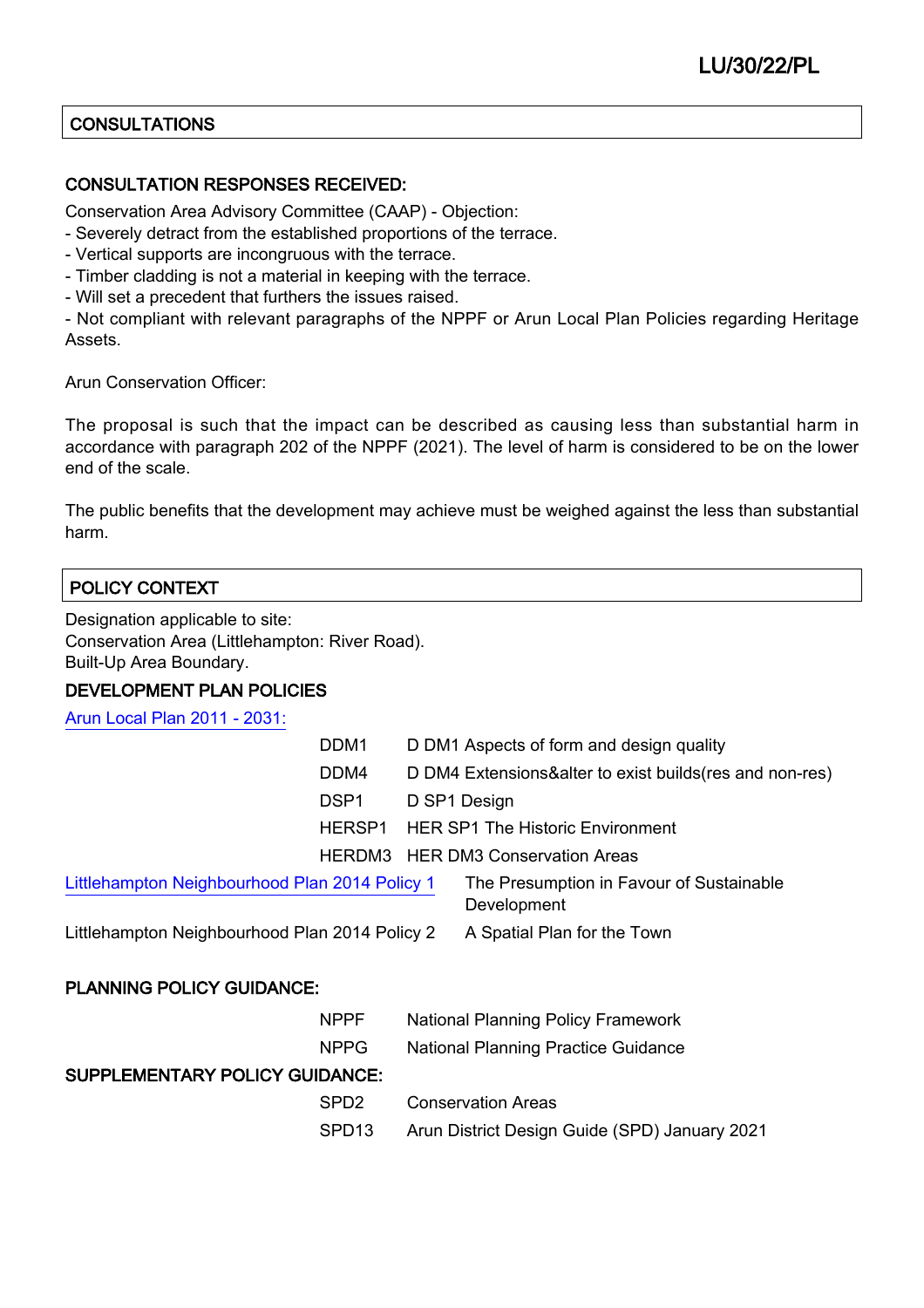# POLICY COMMENTARY

The Development Plan consists of the Arun Local Plan 2011 - 2031, West Sussex County Council's Waste and Minerals Plans and Made Neighbourhood Development Plans.

The policies are published under Regulations 19 and 35 of the Town and Country Planning (Local Planning) (England) Regulations 2012.

## DEVELOPMENT PLAN AND/OR LEGISLATIVE BACKGROUND

Section 38(6) of the Planning and Compulsory Purchase Act 2004 states:-

"If regard is to be had to the development plan for the purpose of any determination to be made under the planning Acts the determination must be made in accordance with the plan unless material considerations indicate otherwise."

The proposal is considered to comply with relevant Development Plan policies in that it would not have a materially adverse impact on the residential amenities of nearby properties nor would it have a significant adverse impact upon the established character of the surrounding area or the heritage asset.

Section 70(2) of the Town and Country Planning Act 1990 (as amended) provides that

(2) in dealing with an application for planning permission the authority shall have regard to -

(a) the provisions of the development plan, so far as material to the application,

(aza) a post examination draft neighbourhood development plan, so far as material to the application,

(b) any local finance considerations, so far as material to the application, and

(c) any other material considerations.

# OTHER MATERIAL CONSIDERATIONS

It is considered that there are no other material considerations to be weighed in the balance with the Development Plan.

### **CONCLUSIONS**

#### BACKGROUND

These two properties are part of paired and staggered terraced dwellings that run alongside the Arun River. The terrace in which these dwellings reside are within the Littlehampton River Road Conservation Area. Each pair of dwellings within the terrace feature partially differing designs but follow a harmonious form and scale. Each pair of dwellings in the terrace also feature a rear balcony that extends across each pair at equal depths.

### PRINCIPLE

The key policies are D DM1, D DM4, D SP1 & HER DM3 of the Arun Local Plan.

Policies 1 and 2 of the Littlehampton neighbourhood Development Plan (LNP) are also relevant. Policy 1 states that permission should be granted for proposals which accord with other relevant policies in the LNP and Policy 2 states development should be focussed within the Built-Up Area Boundary, in which these properties are located. As this is located within the built up area boundary and complies with other development plan policies, this proposal is in accordance with policies 1 & 2.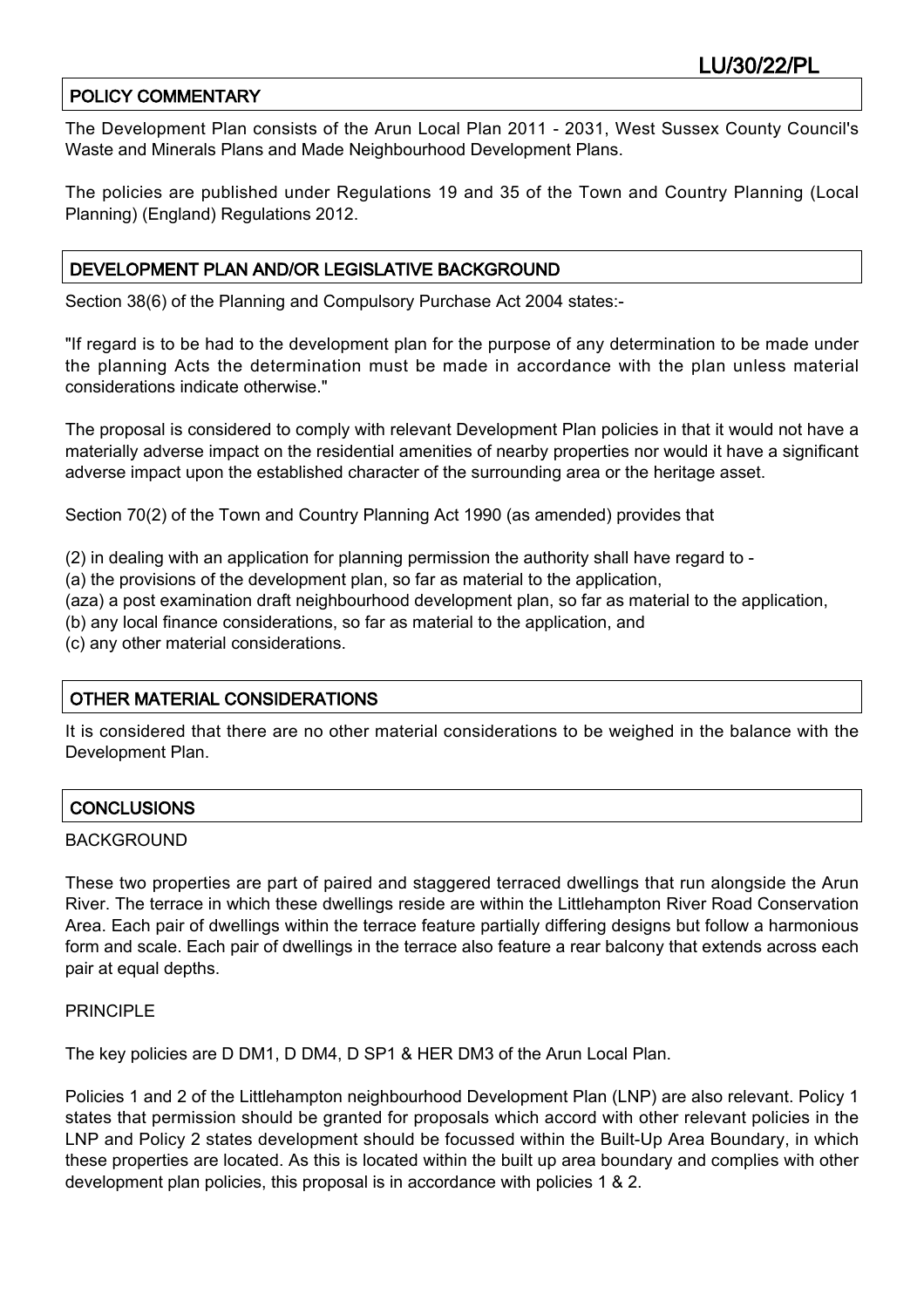Key paragraphs 194 & 195 of the National Planning Policy Framework regarding heritage assets, the Arun Design Guide and the Conservation Area Supplementary Planning Guidance (2000) are relevant.

### DESIGN AND VISUAL AMENITY

The existing balconies that extend across 32 & 33 Mariners Quay are 1.27m in depth. The proposal seeks to extend the rear balconies by 1.07m. This would result in the balconies of 32 & 33 Mariners Quay meeting the end of the neighbouring pair of dwellings to the South within the terrace (No. 30 & 31 Mariners Quay). The new projection would be set forward of the end of the balconies at the northern neighbour pair of dwellings (No. 34 & 35 Mariners Quay) by 1.96m. Although the scale of the extension is not harmonious with the established building pattern, it remains subservient to the host dwelling and the disruption of the established staggered pattern is not such that it is grounds for refusal.

The existing screening at the western and northern sides of the balcony features multiple 1.11m high glass panels with metal lattice frame designs and a metal handrail that extends the perimeter of the balcony. The proposal seeks reuse the existing 1.11m high screening at the rear elevation by moving it forward of the existing balcony, preserving the existing design. However, there is to be a new clear glass screening panel installed to the northern elevation that extends the full depth of the balcony at a height of 1.11m. This does not feature the metal lattice structure but does feature a handrail that matches the existing design.

Extending these balconies further to the rear of the dwellings requires 3 No. new vertical supports. One is to be positioned at each rear corner of the balcony and one centrally to the rear of the balcony. These are to extend from the bottom of the balcony to the ground and to be clad in wood to match the existing 45 degree supports that are positioned on the underside of the balconies. These 3 No. vertical supports are a minor alteration to the rear elevation. The combination of a minor scale and matching materials give the proposed supports an appropriate design. The introduction of these supports is however, a new feature in the rear elevations of the existing terrace.

The proposal is compliant with policy D SP1 and Section M of the Arun Design Guide as far as it is in keeping with the materials and design of the host properties and local area. However, it is non-compliant in that it does not reflect the scale of the established building pattern (a characteristic of the terrace). This is because there is a regular depth to the existing balconies across the rear of this terrace. The balconies are staggered due to the staggering of the terrace pairs, not due to varying depths of the balconies themselves. In extending this pair of balconies they would no longer be of the same regular depth that characterises this terrace.

Policy D DM1(1) states that the character of the area must reflect or improve upon the character of the site and local area. The proposal is considered compliant in that it reflects the character of the site as far as it reuses the existing screening and similar or matching materials.

Policy D DM1(14) states the scale of proposals should be in keeping with the general confines of the overall character of the locality unless it is a substantial visual improvement. The scale of the proposal is not considered to be in keeping with the depth of the other balconies in the terrace however, it is in character with the general confines of the character of the locality. This is because the extension would bring the balconies in line with the neighbouring pair of balconies and not exceed them. Although the extension would be set further forward of the pair of balconies to the North that are already set back from the existing balconies in question, the scale of this proposed depth increase is not considered to be a significant enough disruption to be grounds for refusal.

The proposal is compliant with Policy D DM4(a)(b) in that it remains visually subservient and integrated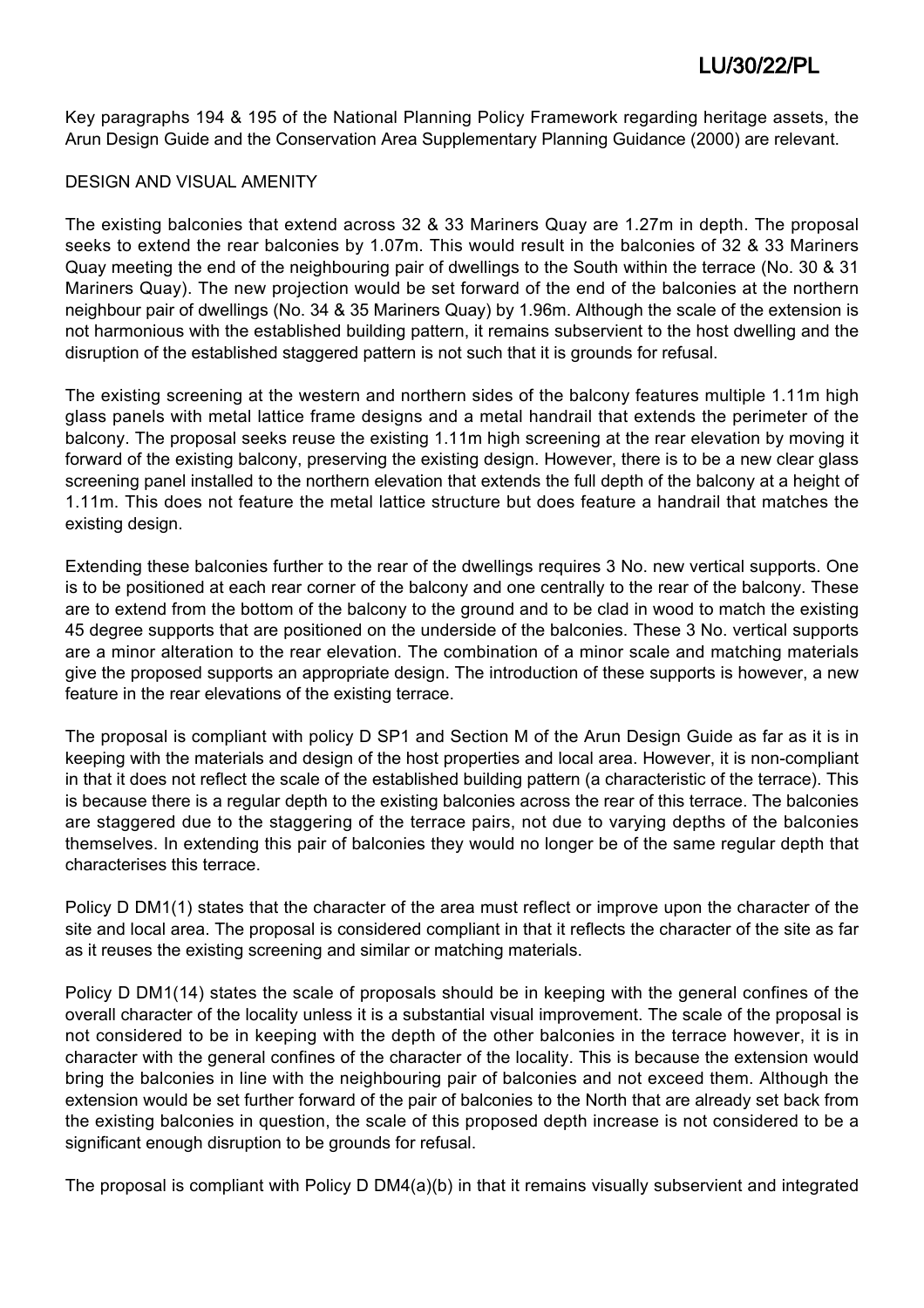with the existing building whilst providing a high standard of amenity for the host properties.

The proposal is not compliant with Policy D DM4(e) as it is compromises the established building pattern however, it is not considered a significant enough disruption to be grounds for refusal.

#### NEIGHBOURING RESIDENTIAL AMENITY

This terrace of balconies features high amenity rear viewpoints for its dwellings, looking out over the river. The proposed increase in depth of the proposal is 1.07m, resulting in a 2.34m overall projection. The terraced nature of these properties means that the neighbour dwellings Nos. 30,31,34 and 35 Mariners Quay will suffer from visual intrusion. Nos. 30 and 31 Mariners Quay are set back from Nos. 32 and 33 due to the staggered building line and so, the proposed extension to the balcony would bring it in line with the balcony of Nos. 30 and 31 Mariners Quay. As the balcony would be in line with this neighbouring pair, it would give potential for adverse impacts by way of overlooking onto their balcony and into the property through the rear glass doors.

Despite the application being a joint effort from the residents of Nos. 32 & 33 Mariners Quay, the proposal would give rise to additional adverse impacts by way of overlooking into each of the dwellings. As such, these adverse impacts by way of overlooking are to be negated by the introduction of a condition requiring obscure glazing. The extent of which is to be agreed by the Local Planning Authority at a later date and prior to first use of the balcony.

Nos. 34 and 35 Mariners Quay are to the north of the host properties. These are another pair within the terrace and are set forward of the host properties. This leads to the proposed balcony extension projecting 1.96m further to the rear than that of the balcony at Nos. 34 and 35 Mariners Quay. The existing balcony has some potential for adverse impacts by way of overlooking onto and into Nos. 34 and 35 Mariners Quay due to already being set back from the pair. The proposal would not give rise to any significant additional impacts by way of overlooking further than what is already achievable into Nos. 34 and 35 Mariners Quay due to the depth increase of the projection.

The proposals increase in depth would lead to some level of overshadowing onto the rear of the ground floor at No.34 Mariners Quay. The proposal would intersect the 45 degree rule for light accessibility at the rear windows of the property as set out by Section M of the Arun Design Guide however, this impact is not considered to be significantly adverse as it would not pose a substantial increase of overshadowing additional to what is already present due to existing built form.

The extension of this pair of balconies will not give rise to any adverse impacts by way of overlooking onto neighbouring rear amenity space further than that which is already achieved by the existing balcony. Every dwelling within this terrace features a rear balcony and have similar views into and over the private rear amenity space of each dwelling.

Subject to the recommended obscured screening, the proposal is complaint with relevant Development Plan policies D DM1(3) & D DM4(c) of the Arun Local Plan.

#### HERITAGE ASSET

The site falls in the Littlehampton River Road Conservation Area and as such, policy HER DM3 of the Arun Local plan and the Conservation Area Supplementary Planning Guidance document are relevant.

Section 72 of the Planning (Listed Buildings and Conservation Areas) Act 1990 requires that special attention be paid to the desirability of preserving or enhancing the character or appearance of the Conservation Area.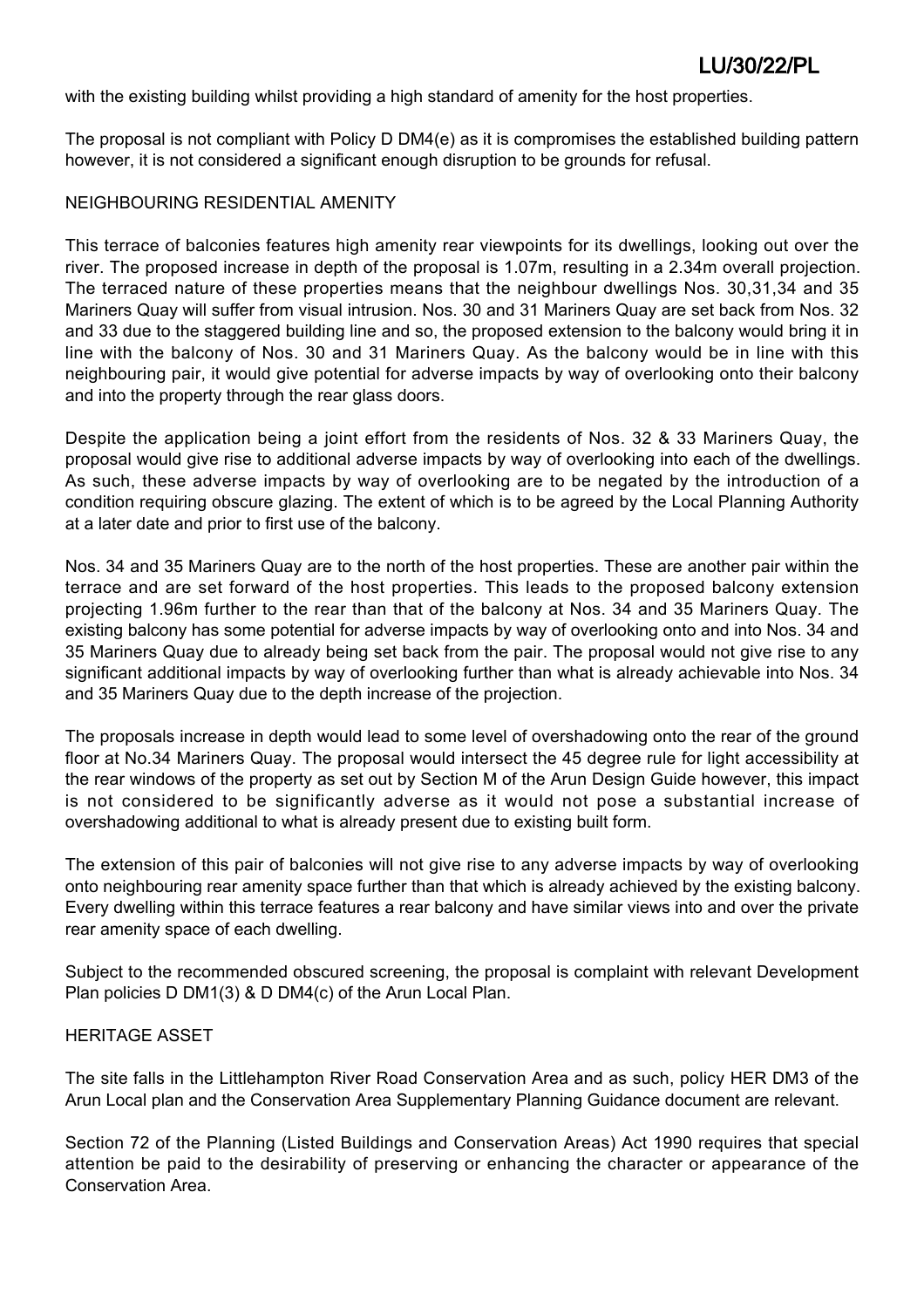Paragraph 194 of the NPPF requires the Local Planning Authority (LPA) to ensure the applicant/agent describes the significance of the heritage asset affected by a proposed development. This has been achieved by submission of a Heritage Statement that accurately identifies the River Road Conservation Area.

Paragraph 195 of the NPPF requires the LPA to identify and assess the significance of the impact upon the heritage assets related to the application. The River Road Conservation Area runs parallel to the Arun River and is to the West of the Littlehampton town centre. River Road was developed in a number of stages during the first half of the 19th Century. The Surrey Street end contains all the Listed Buildings within the Conservation Area. The Conservation Area was enlarged and extended westwards in 1991 to include some of the remaining 19th Century riverside buildings arid those fronting Terminus Road which reflect the growth of the harbour at that period.

The materials are to be in keeping with the area and the existing rear screening can be conditioned to be re-used. The terrace in which the proposal is situated, is a more modern building within the Conservation Area and so the proposal does not impact the older parts of it. Additionally, the development is not visible from the wider street scene, only the public footpath situated between the rear of the terrace and the river. However, there will be a minor disruption in the regular depth of the terraces existing balconies and as such, a minor disruption in the established building pattern.

Policy HER DM3(b) states that extensions should be designed sensitively with regard to scale, form, materials and detailing and retain or emphasise the features and qualities of the existing buildings in the area. Following the Conservation Area Advisory Panel's (CAAP) comments, this terrace of dwellings feature an attractive and harmonious design that contributes to the character of the Conservation Area. This proposal seeks to extend this building line and would disrupt the established building pattern. The limited scale of the proposal however, means it is not to be a significant disruption and would retain the overall building pattern. This proposal would result in less than substantial harm to the Conservation Area.

The Conservation Area Supplementary Planning Guidance (October 2000) section 2.3(ii)(iv) states that additions and alterations should be sensitively designed and that materials that contribute to the character of the area should be reused and retained where possible. The proposal is sensitively designed having less than substantial harm on the rear elevations and retains the existing style despite its minimal disruption in form. Additionally, the screening at the rear elevation is to be re-used.

The LPA must consider the level of harm associated with the proposal and decide whether there is no harm, 'less than substantial harm' or 'substantial harm' in accordance with the NPPF. It is then necessary to counterbalance harm with the level of public benefits associated with the proposal (as set out in para 202 of the NPPF). The impact of the proposed development on the Conservation Area, in agreement with the conservation officer, will be on the lower end of less than substantial harm. In this case the public benefit brought on by the proposed development is the short term local economic benefit brought on by the construction of the proposal.

On balance, the public benefit is such that the less than substantial harm to the heritage asset is outweighed. Therefore the proposal is acceptable in respect of heritage assets. There is also no conflict with section 72 of the Planning (Listed Buildings and Conservation Areas) Act 1990.

For all the reasons above, the development would preserve the overall character or the heritage asset. Therefore, the development is in accordance with policies HER DM3 and paragraphs 194, 195 & 202 of the NPPF.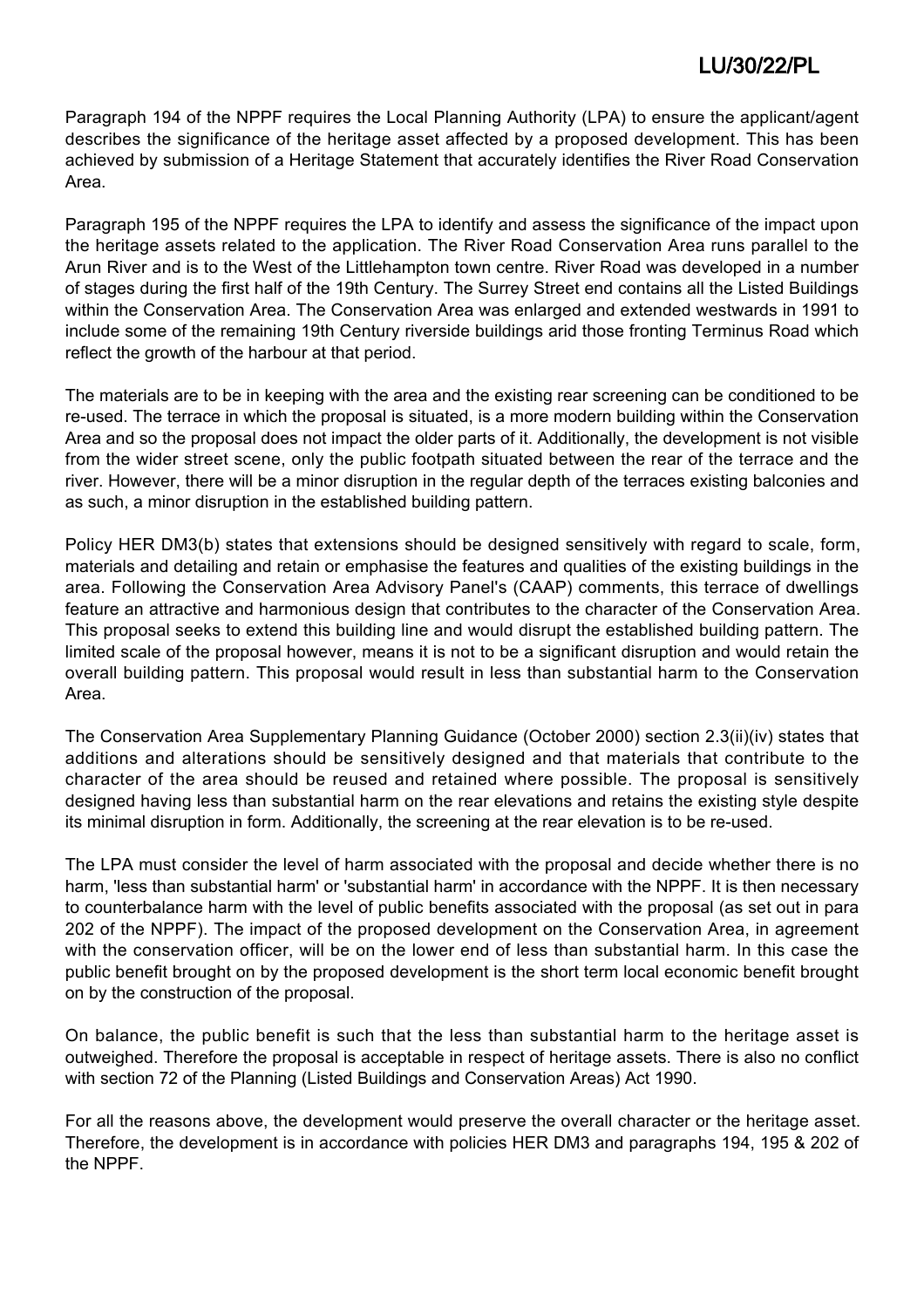#### SUMMARY

The proposal complies with relevant Arun Local plan policies D DM1, D DM4, D SP1, HER DM3 and policies 1 & 2 of the Littlehampton Neighbourhood Development Plan.

### HUMAN RIGHTS ACT

The Council in making a decision should be aware of and take into account any implications that may arise from the Human Rights Act 1998. Under the Act, it is unlawful for a public authority such as Arun District Council to act in a manner, which is incompatible with the European Convention on Human Rights.

Consideration has been specifically given to Article 8 (right to respect private and family life) and Article 1 of the First Protocol (protection of property). It is not considered that the recommendation for approval of the grant of permission in this case interferes unreasonably with any local residents' right to respect for their private and family life and home, except insofar as it is necessary to protect the rights and freedoms of others (in this case, the rights of the applicant). The Council is also permitted to control the use of property in accordance with the general interest and the recommendation for approval is considered to be a proportionate response to the submitted application based on the considerations set out in this report.

## DUTY UNDER THE EQUALITIES ACT 2010

Duty under the Equalities Act 2010

In assessing this proposal the following impacts have been identified upon those people with the following protected characteristics (age, disability, gender reassignment, marriage and civil partnership, pregnancy and maternity, race, religion or belief, sex or sexual orientation).

The proposal would have a neutral impact on the protected characteristics.

### CIL DETAILS

This application is not CIL Liable.

### **RECOMMENDATION**

APPROVE CONDITIONALLY

1 The development hereby permitted shall be begun before the expiration of 3 years from the date of this permission.

> Reason: To comply with Section 91 of the Town and Country Planning Act 1990 (as amended).

- 2 The development hereby approved shall be carried out in accordance with the following approved plans:
	- Proposed Front and Rear Elevations Sheet 5 Issue 5.1 (28-03-22)
	- First Floor Plans showing adjacent balconies Sheet 6 Issue 4 (16-01-22)
	- Site/Block Plan Sheet 3 Issue 4.1 (02-02-22)

Reason: For the avoidance of doubt and in the interests of amenity and the environment in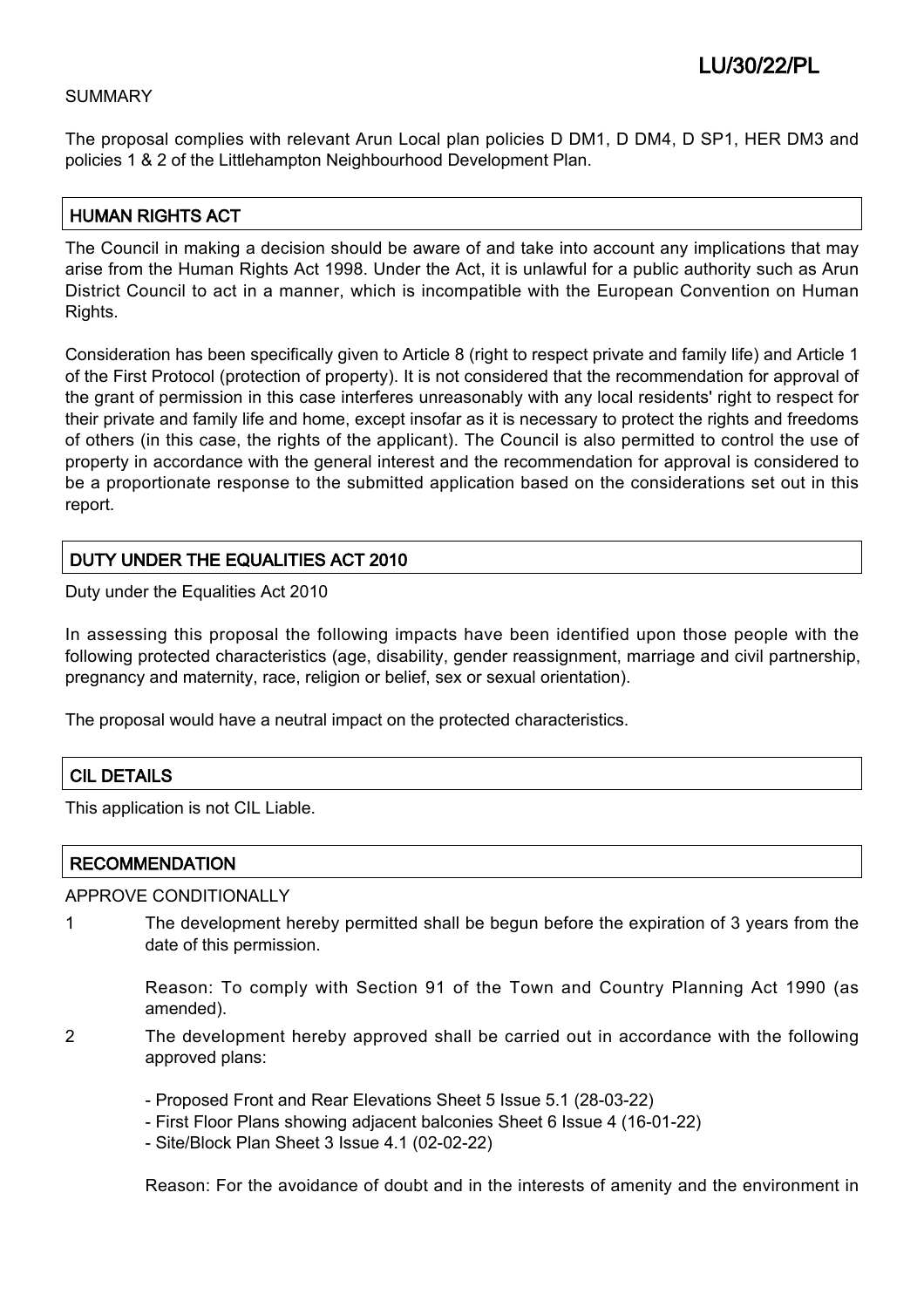accordance with policy D DM1 of the Arun Local Plan.

3 The central and southern-most partitions of the proposed balcony shall at all times be obscurely screened to a height of 1.7m in accordance with details to be submitted to and approved by the Local Planning Authority prior to its first use.

> Reason: To protect the amenities and privacy of the adjoining properties and preserve the existing character of the area in accordance with policies D DM1 & D DM4 of the Arun Local Plan.

4 INFORMATIVE: Statement pursuant to Article 35 of the Town and Country Planning (Development Management Procedure)(England) Order 2015. The Local Planning Authority has acted positively and proactively in determining this application by identifying matters of concern within the application (as originally submitted) and negotiating, with the Applicant, acceptable amendments to the proposal to address those concerns. As a result, the Local Planning Authority has been able to grant planning permission for an acceptable proposal, in accordance with the presumption in favour of sustainable development, as set out within the National Planning Policy Framework.

# BACKGROUND PAPERS

[The documents relating to this application can be viewed on the Arun District Council website by going](http://www1.arun.gov.uk/planrec/index.cfm?tpkey=eOcella&user_key_1=LU/30/22/PL&keyscheme=planning) [to https://www.arun.gov.uk/weekly-lists and entering the application reference or directly by clicking on](http://www1.arun.gov.uk/planrec/index.cfm?tpkey=eOcella&user_key_1=LU/30/22/PL&keyscheme=planning) [this link.](http://www1.arun.gov.uk/planrec/index.cfm?tpkey=eOcella&user_key_1=LU/30/22/PL&keyscheme=planning)